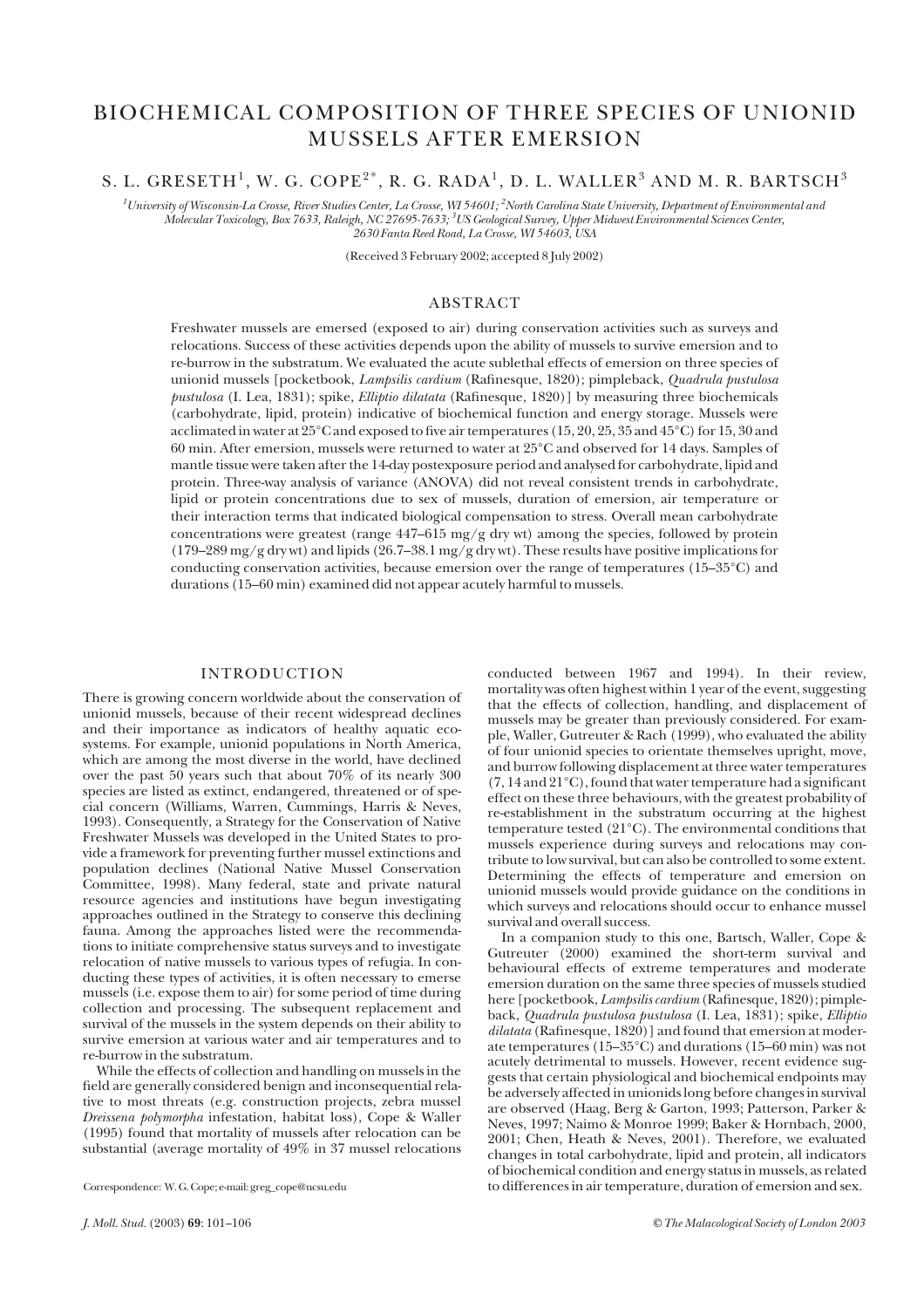## MATERIAL AND METHODS

#### *Test organisms*

Mussels were collected from the Wolf River at Shawano, Wisconsin, USA in July 1995 and were transported in holding tanks containing Wolf River water (25°C) to the Upper Midwest Environmental Sciences Center, in La Crosse, Wisconsin, USA. Holding tank water temperatures were maintained at 25  $\pm$  3°C (with addition of non-chlorinated ice as needed), and dissolved oxygen concentration was maintained by aeration at  $>60\%$ saturation. Water temperature and dissolved oxygen (Yellow Springs Instrument Model 58 oxygen meter) were measured at 1-h intervals. At the laboratory, mussels were placed into submerged cages held on the bottom of the Black River (water temperature, 27°C), near La Crosse, Wisconsin, for 6–47 days until each test was initiated (July–September). Mussels were continuously immersed in river water during collection, transport and allocation to cages.

## *Experimental design and exposure system*

Three sequential laboratory tests were performed, one each with *L. cardium*, *Q. p. pustulosa* and *E. dilatata*, in a completely randomized design. For each mussel species tested, there was one acclimation water temperature treatment (25°C), five air temperatures (ranging within  $\pm 20^{\circ}$ C of the water temperature), three durations of aerial exposure (15, 30 and 60 min), and a no-emersion control (Fig. 1). The range of emersion temperatures and durations tested encompass the extreme air temperature and water-air thermal differentials commonly encountered during mussel surveys and relocations throughout summer in the upper Midwestern USA. All treatments, including controls, were duplicated, with 10 organisms per emersion time and temperature ( $n = 320$  per test), for a total of 32 experimental units.

An experimental unit consisted of a flow-through, stainless steel tank containing sand  $(13 \pm 0.5 \,\text{cm}$  in depth) and  $42 \pm 0.51$ of well water. Each tank was placed into one of six water baths maintained at the test temperature ( $25 \pm 1^{\circ}$ C) with a Remcor Model CFF-501 thermostatically-controlled, liquid circulation pump (Remcor Products Co.) connected to a water bath. Tanks were aerated to maintain dissolved oxygen concentrations at 60% saturation. The flow rate of well water to each tank was 200 ml/min, yielding a renewal rate of seven times per day. The photo period was 16-h light and 8-h dark.

Tests were initiated when the water temperature of the Black River, where the test animals were being held, reached the

Emersion air temperature (°C)  $20^{\circ}$  $2<sub>5</sub>$  $15$  $3<sup>2</sup>$  $4<sub>5</sub>$ Acclimation water temperature Emersion duration (min)  $25^{\circ}$ C  $15$  $30^{\circ}$ 60 Control - no emersion

**Figure 1.** Experimental design for the thermal and emersion exposure tests with each of the three species of unionids.

target test water temperature of 25°C (July–September). Each mussel species was tested individually and a given species was transported in coolers containing Black River water to the laboratory. A total of 10 mussels was randomly allocated to each experimental unit (tank). Mussels were acclimated in their respective tanks at a water temperature of  $25 \pm 1^{\circ} \text{C}$  for 2 days and were not fed during the acclimation period.

For each treatment,  $\frac{9}{20}$  mussels (10 from each duplicate) were removed from the test water (25°C), transported in water (held at test temperature), and placed into an environmental chamber (Hotpack® Biological Chamber, Hotpack Corp.) at a given air temperature (e.g. 15, 20, 25, 35, 45°C) for a duration of 15, 30 or 60 min. Treatments were sequentially conducted in order of increasing air temperature and duration of emersion. The target relative humidity in the environmental chamber was  $60 \pm 5\%$ . This relative humidity was similar to average summer ambient air conditions in the upper Midwestern USA (S. Thompson, 1995, personal communication). Following emersion, mussels were removed from the environmental chamber, transported in water (at test temperature of 25°C), and returned to their respective tanks. Test organisms were fed a mixture of C4 algae diet (Coast Seafoods Co., Bellevue, WA; 0.2 ml per mussel per day) and dry *Chorella* (0.013 g dry weight per mussel) daily. Mussels were monitored for mortality and behavioural responses (uprighting and burrowing) for 14 days postemersion (Bartsch *et al.*, 2000). After 14 days, mussels were recovered from each tank and measured for total length and whole animal wet weight. Sex of *L. cardium* was determined by shell dimorphism. *Elliptio dilatata* and *Q. p. pustulosa* are not sexually dimorphic, and for these species we examined histological sections of five mussels from each duplicate treatment to determine sex.

Mantle tissue from the same five mussels used to determine sex was dissected, weighed, placed into 2-ml cryovials, and stored at –84°C until analysis. The dissected mantle tissue consisted of a 5–10 mm cross-sectional, rectangular piece that corresponded to section locations shown in Figure 2. We used only mantle tissue in this study, because (1) concentrations of biochemical indices vary among tissues (Giesy & Graney, 1989; Naimo & Monroe, 1999), (2) mantle is important in physiological function and energy storage (de Zwaan & Zandee, 1972; Gabbott & Bayne, 1973; Fraser, 1989), and (3) mantle is responsible for shell growth (McMahon, 1991). Unionid mussels store carbohydrate, primarily in the form of glycogen, for their primary energy reserve (Haag *et al.*, 1993). Lipids are also generally considered to be used for energy storage (Fraser, 1989); therefore, changes in lipid content may indicate altered use of energy reserves. Lipid type and concentration in tissues are heterogeneous; however, by examining only mantle tissue, the types of lipids examined should be similar between mussels (Giesy &



**Figure 2.** Cross-section of unionid mussel showing the section  $(10 \times 20 \text{ mm})$ of mantle tissue sampled (posterior to labial palps) for biochemical analysis in this study.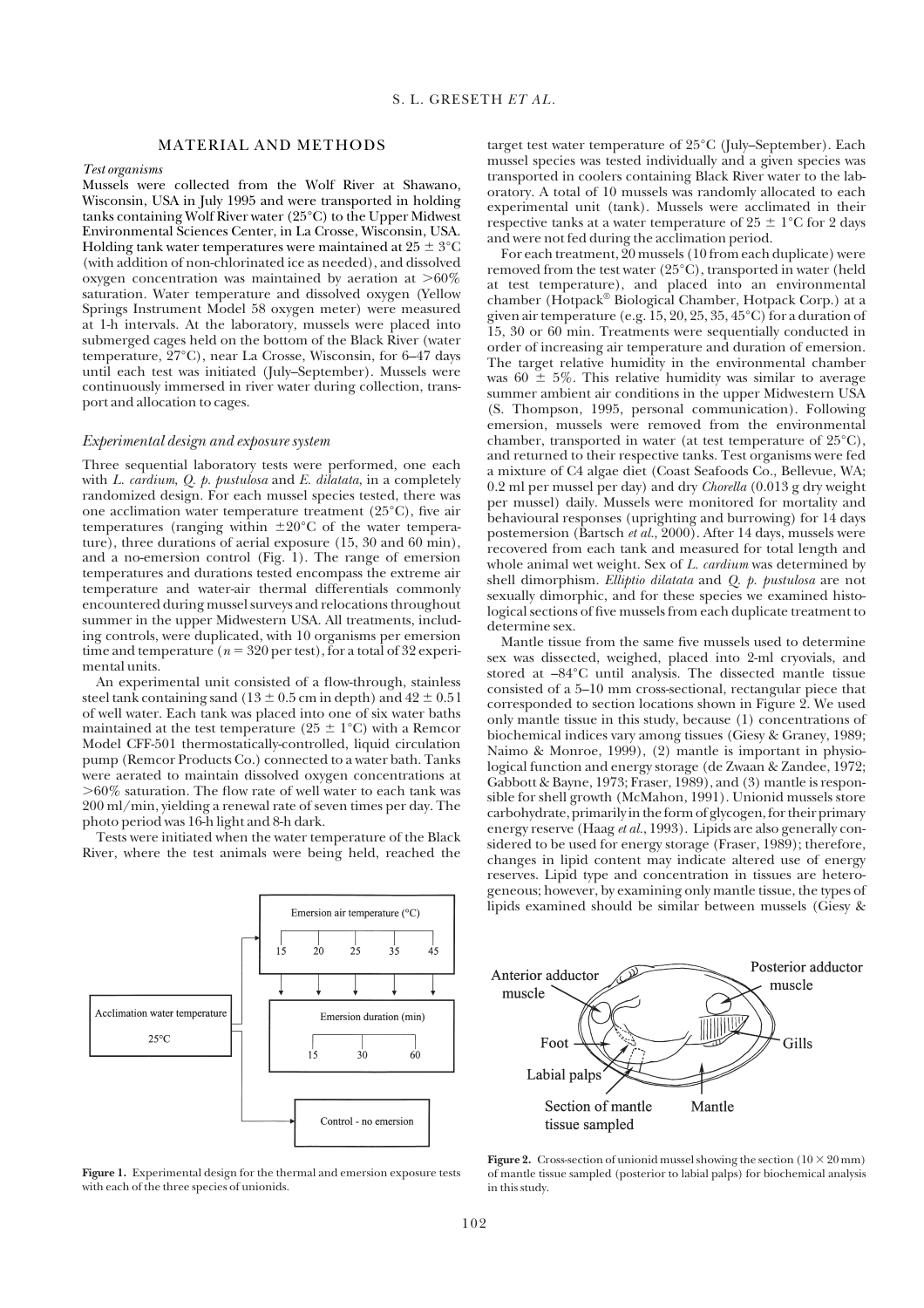Graney, 1989). Proteins are involved in all biochemical processes and may also be used as an energy source (Bayne & Thompson, 1970).

#### *Sample processing and analysis*

Each cryovial of mantle tissue was lyophilized at –50°C and 150 mTorr for 24 h, then ground to a fine powder with a ceramic mortar and pestle, returned to the cryovial, and stored at –40°C until analysed for carbohydrate, lipid and protein. Before analyses, composite samples were made by combining equal amounts  $(10 \pm 1 \text{ mg})$  of mantle tissue from mussels grouped by sex from each experimental unit. All composite samples were divided into two 10-mg subsamples; one subsample was used for protein determination, and the other was used for determination of lipid and carbohydrate.

Protein was determined by the bicinchoninic acid method (Sigma, 1997). The vanillin-phosphoric acid method (van Handel, 1985) was modified as follows for lipid determinations. To extract lipids, 500 µl of the 1:1 chloroform-methanol solvent was added to the mantle tissue and vortexed for 20 sec. After 30 min, samples were centrifuged for 7 min at full speed in a clinical benchtop centrifuge. The supernatant, which was used for lipid analysis, was poured into a  $16 \times 150$ -mm test tube and vortexed for 5 sec; the pellet in the cryovial was used for carbohydrate determination with the phenol-sulphuric acid method (Naimo, Damshen, Rada & Monroe, 1998). Analysis of mantle tissue for water content was conducted according to standard methods (APHA, AWWA & WPCF, 1995).

Precision and bias (i.e. accuracy) of each method was determined by triplicate analysis (analytical triplicates) of all samples, spikes, procedural blanks and procedural calibration standards. Approximately 5% of all samples were spiked with known amounts of carbohydrate, lipid and protein to evaluate the precision and bias (accuracy) of each method. Percentage relative standard deviations (RSD) for samples averaged 5.3% (range 0.09–24%) for carbohydrate; 9.6% (range 0.23–55%) for lipid; and 11% (range 0.60–42%) for protein. Percent RSD for procedural blanks and standards averaged 11% (range 0.00–88%) for carbohydrate;  $7.3\%$  (range 1.2–13%) for lipid; and  $5.1\%$ (range 0.50–18%) for protein. Recovery of spikes averaged 96% (range 91–103%) for carbohydrate; 112% (range 101–127%) for lipid; and 101% (range 95–107%) for protein. Method detection limits (MDL) and limits of quantification (LOQ) were determined for each daily batch of samples from seven replicate analyses of a sample with low-analyte concentration (APHA *et al.,* 1995). The mean MDLs and LOQs, respectively, for each method were as follows: carbohydrate, 61.7 and 154 µg/ml; lipid, 190 and 475 µg/ml; and protein, 132 and 332 µg/ml.

#### *Statistical analyses*

Statistical analysis was performed with Statistical Product and Service Solutions software (SPSS, 1998). Data were tested to determine if distributions were normal and variances were homogeneous; no transformations were required to meet assumptions of statistical tests. Three-way analysis of variance (ANOVA) was used to determine whether carbohydrate, lipid and protein concentrations differed due to sex, duration of emersion, air temperature or their interaction terms. One-way ANOVA was used to determine whether carbohydrate, lipid and protein concentrations differed among species. Differences between treatment means were examined with Tukey's honestly significant difference (*hsd*) test. An experiment-wise Type-I error  $(\alpha)$  of 0.05 was used to judge significance of all statistical tests.

## RESULTS

Physiochemical characteristics of water measured daily in each experimental unit during the three tests averaged 24.5°C (standard deviation,  $SD = 0.8$ ) for temperature, 8.2 mg/l (0.4) for dissolved oxygen, and 8.10 standard units (0.06) for pH. Mean relative humidity in the environmental chamber during emersion was 64% (2.2).

Mean length of the three mussel species tested was 80.6 mm (SD 9.7) for *E. dilatata,* 61.8 mm (13.2) for *Q. p. pustulosa* and 100.3 mm (10.7) for *L. cardium*. Wet weight of the three mussel species averaged 54 g (SD 18) for *E. dilatata,* 78 g (42) for *Q. p. pustulosa* and 186 g (54) for *L. cardium*. The sex ratios (male:female) of *E. dilatata* and *Q. p. pustulosa* were similar (66:67 and 74:65, respectively), whereas for *L. cardium* there were almost twice as many males (209) as females (111). Mortality and behavioural responses (uprighting and burrowing) of mussels after the 14-day post-emersion period were presented by Bartsch *et al.* (2000). Briefly, mussel survival averaged 93% across all air temperatures and durations of emersion. Survival did not differ among treatments for *L. cardium* and *Q. p. pustulosa*; however, *E. dilatata* experienced significant mortality after emersion at 45°C (50% mortality at 30 min and 100% mortality at 60 min of emersion). Therefore, no biochemical determinations were made for *E. dilatata* at the 45°C, 60-min emersion treatment. The percentage of mussels that burrowed during the 14-day post-emersion period was 80% for *E. dilatata*, 83% for *Q. p. pustulosa* and 96% for *L. cardium*.

Concentrations of carbohydrate, lipid and protein did not differ between sex of any of the three species tested or among durations of emersion within an air temperature emersion treatment. Therefore, each of the biochemical response variables was averaged over sex for a given species and over all durations of emersion within an air temperature (Table 1). Carbohydrate concentrations varied significantly among air temperature treatments for *Q. p. pustulosa*, but not among treatments for *L. cardium* and *E. dilatata* (Table 1). Emersion temperature significantly affected lipid concentrations in the mantle tissue of *E. dilatata*, but not of *Q. p. pustulosa* and *L. cardium*. Protein content of mantle tissue did not vary significantly among emersion temperatures for any of the three species tested (Table 1).

Although three-way ANOVA showed statistical significance for two of the main effects variables within a species over the various emersion air temperatures (e.g. carbohydrate in *Q. p. pustulosa* and lipid in *E. dilatata*, Table 1), there were no consistent trends in mussel response that would indicate a biologically significant compensation to emersion and temperature stress. Therefore, inferences about the biological relevance of the two statistically significant variables were not made.

Among the three species, carbohydrate concentrations averaged over all treatments ranged from  $447 \text{ mg/g}$  dry wt in *E. dilatata* to 615 mg/g dry wt in *Q. p. pustulosa* (Fig. 3). Average lipid concentrations ranged from 26.7 mg/g dry wt in *Q. p. pustulosa* to 38.1 mg/g dry wt in *L. cardium* and mean protein concentrations ranged from 179 mg/g dry wt in *Q. p. pustulosa* to 289 mg/g dry wt in *E. dilatata* (Fig. 3). The total residual components (expressed as ash-free dry weight, AFDW), not accounted for by the three main biochemicals of energy storage, ranged from 179 mg/g dry wt in *Q. p. pustulosa* to 268 mg/g dry wt in *L. cardium* (Fig. 3). Concentrations of carbohydrate in mantle tissues of *E. dilatata* and *L. cardium* were similar, but both species had significantly lower concentrations than *Q. p. pustulosa*  $(P < 0.01)$ . Lipid, protein, and AFDW concentrations in mantle tissue were significantly different  $(P < 0.01)$  among all three species. In relative abundance, carbohydrate concentrations were greatest for all species, followed by protein, and lipid. The mean water content of mantle tissue from the three species of mussels in our test was 86% (range 83–89%) and may be used to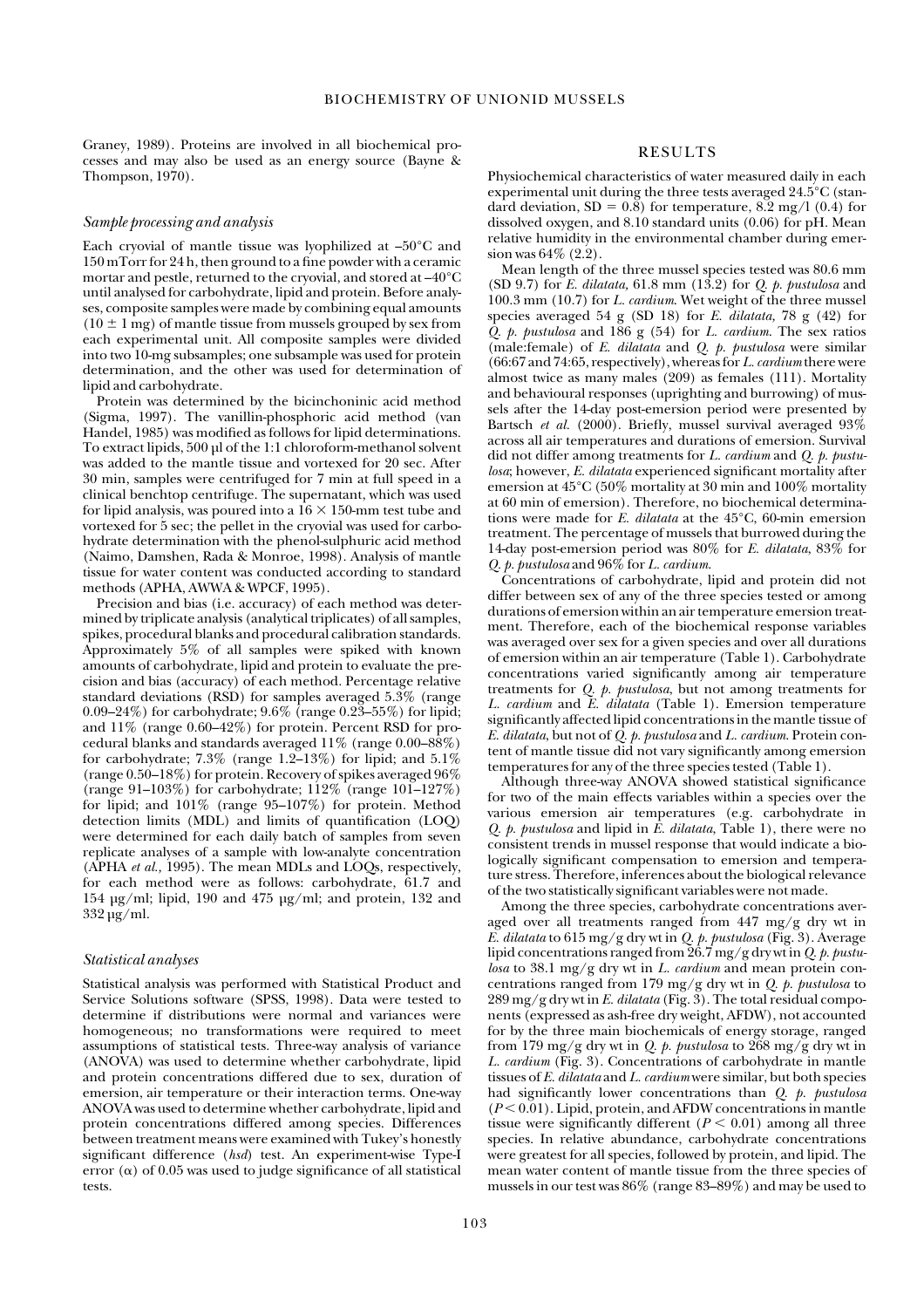## S. L. GRESETH *ET AL.*

Table 1. Mean concentrations (standard error in parentheses) of carbohydrate, lipid and protein in mantle tissue from three species of unionid mussels emersed at five air temperatures (no-emersion control, 15, 20, 25, 35 and 45°C). Means were averaged over sex and three emersion durations (15, 30 and 60 min) per air temperature (*n* 30 mussels for each constituent and emersion air temperature for a given species, except at the 45°C emersion air temperature in the test with *Elliptio dilatata*, in which  $n = 20$  mussels due to 100% mortality in the 60-min emersion duration treatment;  $n = 10$  mussels for each constituent and the no-emersion control for a species).

| Species               | Constituent  | <b>ANOVA</b><br>$P$ -value | Mean concentration (mg/g dry weight)* |                               |                      |                    |                      |                      |
|-----------------------|--------------|----------------------------|---------------------------------------|-------------------------------|----------------------|--------------------|----------------------|----------------------|
|                       |              |                            | Control                               | Emersion air temperature (°C) |                      |                    |                      |                      |
|                       |              |                            |                                       | 15                            | 20                   | 25                 | 35                   | 45                   |
| Lampsilis cardium     | Carbohydrate | 0.08                       | 388 (12)                              | 411 (18)                      | 425 (38)             | 486 (38)           | 473 (32)             | 530 (31)             |
|                       | Lipid        | 0.29                       | 39.3(1.9)                             | 37.8(1.1)                     | 40.3(2.2)            | 36.5(1.1)          | 40.8(2.2)            | 34.4(1.7)            |
|                       | Protein      | 0.15                       | 224(8)                                | 216(11)                       | 260(13)              | 240(14)            | 260(15)              | 254(18)              |
| Quadrula p. pustulosa | Carbohydrate | 0.02                       | $640^{\circ}$ (31)                    | $564^{a,b}$ (24)              | $603^{a,b}$ (17)     | $670^{a,b}$ (22)   | $616^{a,b}$ (22)     | $598b$ (11)          |
|                       | Lipid        | 0.06                       | 22.9(0.7)                             | 27.9(0.9)                     | 25.0(0.8)            | 26.6(1.2)          | 28.5(1.2)            | 29.7(1.3)            |
|                       | Protein      | 0.65                       | 175 (13)                              | 187(14)                       | 184(8)               | 186(7)             | 169(9)               | 175(11)              |
| Elliptio dilatata     | Carbohydrate | 0.32                       | 473 (31)                              | 452 (41)                      | 423 (17)             | 493 (23)           | 435 (26)             | 403 (25)             |
|                       | Lipid        | 0.04                       | $26.3^a(2.3)$                         | $28.0^{a,b}$ (1.2)            | $30.6^{a,b,c}$ (1.3) | $34.4^{b,c}$ (1.6) | $31.8^{a,b,c} (0.8)$ | $36.4^{\circ}$ (1.7) |
|                       | Protein      | 0.15                       | 291 (20)                              | 285(16)                       | 277 (23)             | 258 (32)           | 281 (15)             | 399(18)              |

\*Means accompanied by a different letter within a row for a species and constituent with significant ANOVA were judged to be significantly different with Tukey's *hsd* test at  $\alpha = 0.05$ .



Figure 3. Mean content of carbohydrate, lipid, protein and ash-free dry weight (AFDW) in mantle tissue from three species of unionid mussels, averaged over all five air temperature (no-emersion control, 15, 20, 25, 35 and 45°C) and three emersion duration (15, 30 and 60 min) treatments. Mean and 95% confidence interval (in parentheses) are presented inside each constituent bar;  $n = 32$  experimental units and 160 mussels analysed for each constituent and species, except for the test with *Elliptio dilatata*, in which  $n = 30$  experimental units and 150 mussels.

convert the dry weight units of expression to a wet weight basis (Naimo & Monroe, 1999).

## DISCUSSION

The results of this study have positive implications for conducting mussel conservation activities such as status surveys and relocations because emersion over the range of temperatures (15–35°C) and durations (15–60 min) examined did not cause acute sublethal effects in mussels. We found that there were no consistent trends (results of three-way ANOVA) among the three (carbohydrate, lipid or protein) biochemical indices measured in *E. dilatata*, *L. cardium* or *Q. p. pustulosa* that would indicate a biologically relevant compensation to emersion and thermal stress. For example, mean carbohydrate concentrations (averaged over all treatments) in mantle tissue from the three mussel species studied ranged from 447 to 615 mg/g dry wt. These concentrations were not different from those of mussels in the no-emersion controls from each test. Moreover, the observed carbohydrate concentrations were slightly greater, but similar to mean glycogen concentrations in mantle tissue of undisturbed or 'native' *Amblema plicata* (Say, 1817) (range 243–434 mg/g dry wt) sampled from the upper Mississippi River (Naimo & Monroe, 1999; Newton, Monroe, Kenyon, Gutreuter, Welke & Thiel, 2001). Likewise, the mean lipid concentrations from the mussels studied ranged from 26.7 to 38.1 mg/g dry wt and were similar to those of a natural population of *A. plicata*  $(30 \,\text{mg/g} \, \text{dry wt})$  taken from the upper Mississippi River (Baker & Hornbach, 2000). The similarity in range of these biochemical indices between studies suggests that the exposed mussels from our study were not biochemically compromised and did not differ from presumably unstressed natural populations.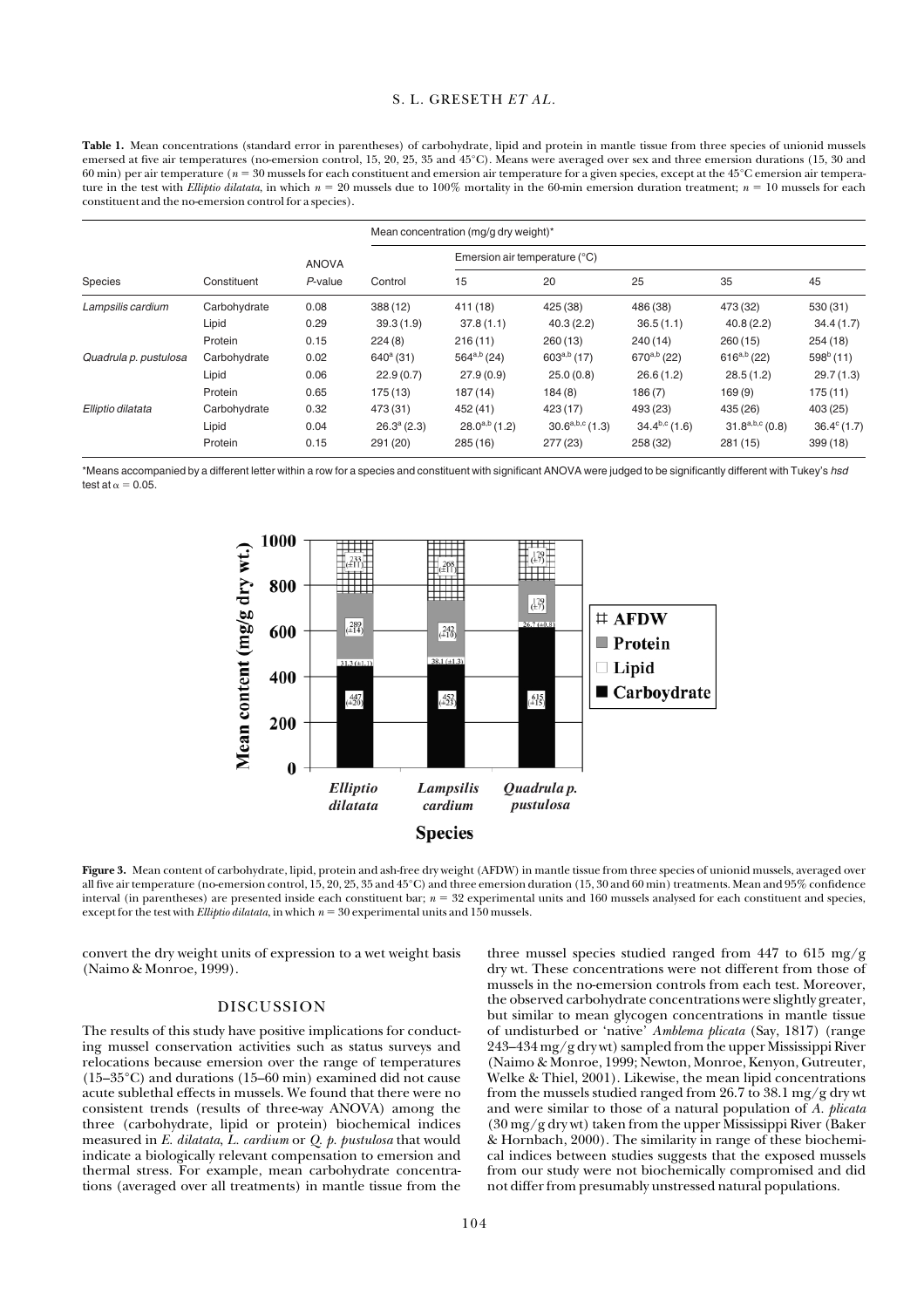Although the specific time course for alteration of biochemical indices in unionids due to relocation and associated stresses (like those studied here) is unknown, several recent studies have shown that biochemical responses may be detectable within 7–35 days of the stress event. For example, Patterson *et al.* (1997), who studied *Q. p. pustulosa* held in quarantine (done to prevent the accidental introduction of zebra mussels during unionid relocations), found that glycogen concentrations in mantle tissue had decreased about 56% from initial concentrations in as few as 7 days. Likewise, glycogen concentrations in both foot and mantle tissue of *A. plicata* decreased 15–44% from initial concentrations during a 30–35 days quarantine time (Patterson *et al.,* 1997; Newton *et al.,* 2001). Based on the results of these studies, it therefore, seems probable that emersion and thermal stress on mussels from our study, had it occurred, should have been detectable within the 14-day post-exposure period.

Alternatively, the lack of difference in biochemical response to emersion and thermal stress in our study may have been due to the relatively brief exposure duration (maximum of 60 min) and relatively long post-exposure period (14 days) before tissue samples were taken. However, Chen *et al.* (2001), who evaluated exposure durations up to 24 h in both air and water for five species of unionids, found that glycogen concentrations did not change significantly in any of the species over the tested time period in either exposure medium. Their study, however, was only conducted at one unspecified aerial and water temperature differential. Therefore, the possibility remains that mussels from our study that may have been stressed and had altered biochemical indices were able to recover to pre-treatment levels during the 14-day post-exposure period.

The peer-reviewed literature on unionid physiology and biochemistry has expanded greatly in recent years, facilitating comparisons that were previously impossible. Most of these contributions have focused on glycogen, lipid or cellulase activity as indicators of baseline or stressed condition (Haag *et al.*, 1993; Farris*,* Grudzien, Belanger, Cherry & Cairns, 1994; Naimo *et al.*, 1998; Patterson, Parker & Neves, 1999; Hallac & Marsden, 2000). However, only our study and those of Baker & Hornbach (2000, 2001), have simultaneously measured the holistic biochemical contributors (carbohydrate, lipid and protein) to overall energy status in unionids. In their study of the biochemical composition of a natural population of *A. plicata* infested by zebra mussels, Baker & Hornbach (2000) found that two of the three indices (carbohydrate and protein) were sensitive indicators of stress caused by zebra mussel infestation. They found that infested unionids had first catabolized carbohydrate and then protein from their energy stores as compensation to zebra mussel attachment, and were indicative of concentrations in mussels experiencing starvation. In contrast, our study of relatively short-term aerial and thermal exposures that are indicative of the situations commonly encountered in field situations, did not cause such compensatory changes in biochemical composition of the three tested species.

Comparison of biochemical endpoints among studies is useful, but tenuous and complicated by differences in mussel species, seasonal cycles in life history status, tissues analysed, and analytical methods. For example, Baker & Hornbach (2000) found that non-zebra mussel infested *A. plicata* had an average protein concentration of 450 mg/g dry wt and an average carbohydrate concentration of 250 mg/g dry wt. The protein concentration given by Baker & Hornbach (2000) for *A. plicata* was greater than those for *E. dilatata*, *L. cardium or Q. p. pustulosa* in our study (179–289 mg/g dry wt) and their carbohydrate concentration was less than we observed (447–615 mg/g dry wt). The differences between the concentration range for protein and carbohydrate in our study and theirs may be partially attributed to differences among mussel species. Likewise, Chen

*et al.* (2001) found that baseline glycogen concentrations in mantle tissue varied over 24-fold among five unionid species. Considerable seasonal variation in biochemical status within a single species (Baker & Hornbach, 2001; Newton *et al*., 2001), presumably due to changes in life history, nutrition or reproductive status, also further complicates point-in-time comparisons of endpoints among studies.

The type of tissue analysed greatly influences the range of biochemical concentrations obtained. For example, Naimo & Monroe (1999), who assessed variation in glycogen concentrations between mantle and foot tissue in *A. plicata*, found that mantle yielded greater concentrations (243–434 mg/g dry wt) than did foot  $(47-101 \text{ mg/g dry wt})$ , and hypothesized that the greater concentrations measured in mantle may be a better indicator of stress due to its high metabolic activity associated with shell formation. In contrast, other studies that have also analysed mantle tissue for glycogen have reported relatively low concentrations compared to Naimo & Monroe (1999), primarily because of differences in methodology (Patterson *et al.,* 1997, 1999; Hallac & Marsden, 2000). Yet other studies have analysed whole-body homogenates for carbohydrate and obtained a wide range of concentrations, even when using similar analytical methods (Haag *et al.,* 1993; Baker & Hornbach, 2000, 2001). In our study, we analysed 5–10 mm cross-sectional, rectangular pieces of mantle tissue (Fig. 1) similar to mantle locations analysed by Naimo & Monroe (1999), thus our carbohydrate concentrations are most comparable to theirs.

Analytical methods for biochemical endpoints, especially carbohydrate (glycogen), have differed greatly among recent studies and have resulted in reported concentrations varying almost 40-fold, even among those evaluating the same species (Haag *et al.,* 1993; Naimo & Monroe, 1999). Methods for glycogen analysis used in some studies (e.g. Patterson *et al.,* 1997, 1999; Hallac & Marsden, 2000) preserve the tissue in 95% ethanol before analysis, whereas others (Naimo *et al.,* 1998; Naimo & Monroe, 1999; Baker & Hornbach, 2000; Newton *et al.,* 2001) use fresh, or fresh frozen and freeze-dried samples for analysis. Glycogen concentrations in 'untreated' mussels measured from preserved tissue are comparable among studies (range 2.52–9.40 mg/g preserved tissue; Patterson *et al.,* 1997, 1999; Hallac & Marsden, 2000), but are markedly less than those measured from wet or fresh frozen tissue (range 131–434 mg/g dry wt; Naimo *et al.,* 1998; Naimo & Monroe, 1999; Baker & Hornbach, 2000; Newton *et al.,* 2001). A side-by-side comparison of ethanol-preserved tissue and fresh wet tissue, along with providing conversion factors for tissue water content and dry weight for common units of expression, would be useful in assessing the potential effects of preservation and water content on glycogen concentrations. We used fresh frozen, freeze-dried samples for carbohydrate analysis in this study with methods similar to those of Naimo *et al.* (1998) and Baker & Hornbach (2000); therefore, our concentrations are most comparable to theirs.

In conclusion, this study provides new and useful baseline information on three biochemical indices that describe the relative health and condition of three previously unstudied unionid species. Moreover, our findings coupled with those of Bartsch *et al.* (2000), who performed a companion study of the effects of temperature and emersion on survival and behaviour with the same three species, suggests that handling these mussel species over the range of environmental conditions examined (air temperatures of 15–35°C and emersion durations of 15–60 min) should not impair biochemical condition, survival or behaviour (burrowing or uprighting). Therefore, conservation activities aimed at protecting the remaining mussel fauna that are conducted at or near these conditions should improve the survival and re-establishment of mussels in the substratum in good biochemical condition.